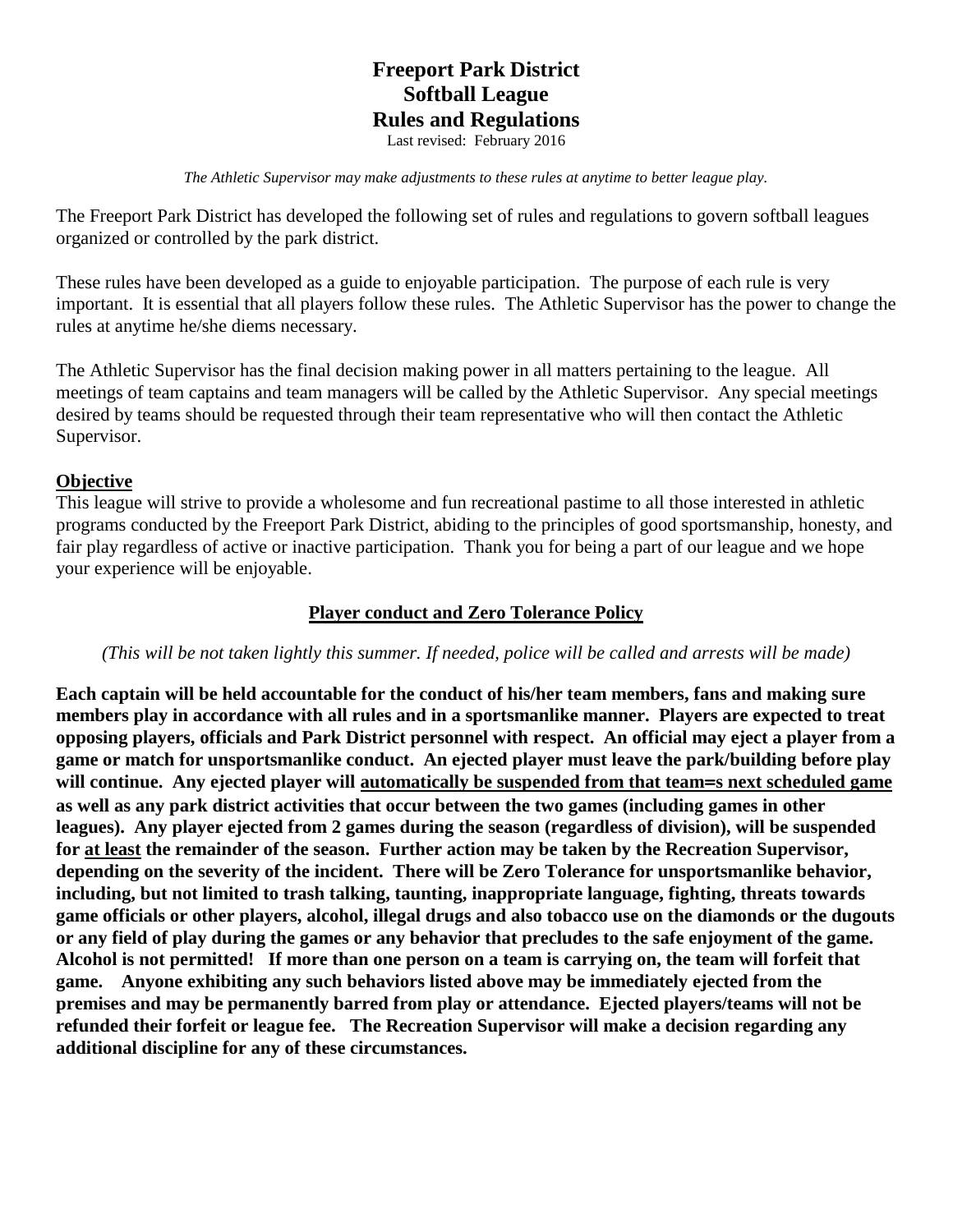# **Team Captain Responsibilities**

We will not be USSSA Sanctioned for ANY Leagues this summer, however we will use their rulebook for any situations not included in this set of rules, if you have questions regarding any rules, please contact the Athletic Supervisor.

- 1.) Any disputes or calls made at games or any problems what so ever by team players must be directed to the team captain or representative. The team captain may call the park district to discuss issues, but calls from players relating to softball will not be discussed over the phone. Any player throwing any object at or near an umpire or striking an umpire in any manner will be suspended for at least the remainder of the season. **See Zero Tolerance Policy above.**
- 2.) **If at any point during the season a player would be suspended from the league for any amount of games, the Captain of that team will receive a one game suspension. This in hopes will help team captains keep control of their players. (If the captain of the team is not present at the time of the game, the UMPIRE, will appoint a team captain for that team) It is the Captains responsibility to keep his or hers players from arguing any calls made by the umpires and to keep them from using foul language. THIS WILL BE ENFORCED!!**
- 3.) The team captain, or designated representative, will be the sole liaison between that team and the park district. Only the designated representative should communicate concerns with the park district due to the number of players that participate in the league. To avoid confusion, players should speak with their team representative on all inquiries and not contact the park district directly. THERE SHOULD ONLY BE ONE CAPTAIN/COACH LISTED ON THE ROSTER SHEET. You must put a night and DAYTIME phone number on the roster! It is also required that you put at least one persons e-mail address on the roster sheet, this is the quickest and easiest way to get a hold of teams following a rain out or schedule change!

4.) The team captain is responsible to attend season meetings as scheduled or appoint a representative to attend if unable to do so himself/herself. The team captain is expected to inform and discuss the rules with team members prior to the season.

5.) Captains must inform players of the game schedule, make-up dates, etc. and pass along other information from the park district. In the event of inclement weather, please call 815-235-6114, ext. 7 after 4 pm. Schedules, Rules, Standings, Brackets, etc… will be listed on the Freeport Park District Website: [www.freeportparkdistrict.org](http://www.freeportparkdistrict.org/) or [www.quickscores.com/freeport](http://www.quickscores.com/freeport) for easy access to any changes or updates made by the Athletic Supervisor

6.) Before participating, each player must fill out the roster form completely, sign the waiver, and pay any fees that are due. If this is not completed the player is ineligible and teams will receive a loss for any game in which ineligible players participate. Team captains are responsible for the age requirement of the league and roster additions. The team captain must submit the required information for each member of his/her team on the roster. Captains must check with team members, before signing, to see if they have already signed to play on another team in the league. If they have already signed, they are not allowed to sign up on another team. Players who have not appeared on a line-up card for a particular team may switch teams. Any person playing for more than one team will be considered an ineligible player and whichever team he/she wrongfully plays for will receive a loss for each game he/she appears on the line-up card. The player may also face other penalties up to a suspension for the remainder of the year.

7.) The captain must hand in league, team roster, and waiver form to the park district by the designated due date.

8.) The team captain should keep in close touch with the park district staff for pertinent information, and also notify the park district immediately if they are going to default a contest. Cut-off time is 12pm the day before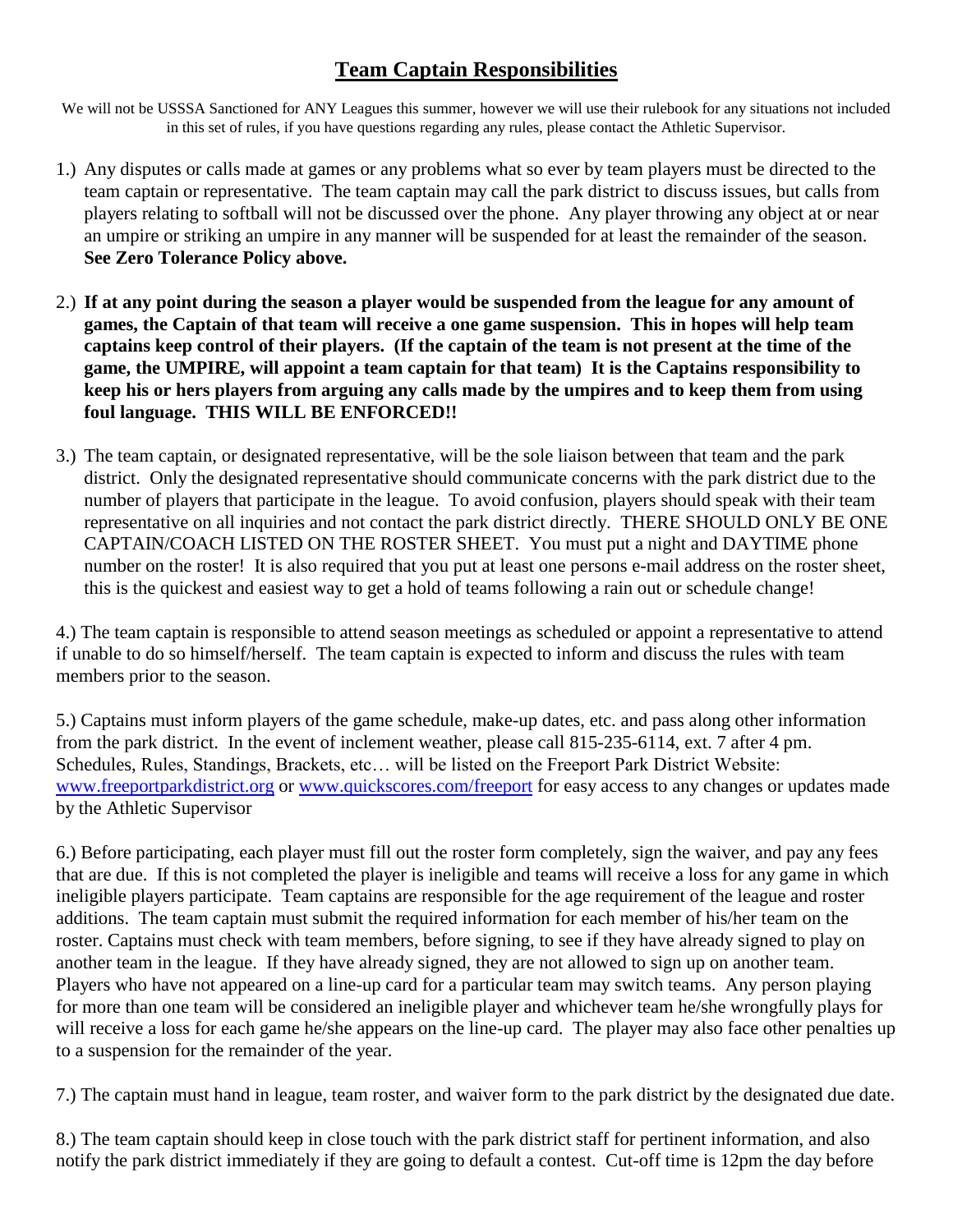the game that you will be defaulting. A default counts as a loss, two defaults will be recorded as a forfeit.

### **Rosters**

1.) Rosters will not be accepted by the park district until at least ten (10) players are listed, all required information is written clearly, and all fees are turned in to the office.

2.) There is a maximum of fifteen (15) players on each team roster for men's and women's. Co-rec will be allowed eighteen (18) players on there roster. There are no exceptions to this rule.

## **3.) The rosters will not freeze this year! (During the regular season).**

4.) Any person added to the roster must be added to roster waiver form. A player can play for only one (1) team in each of the leagues in one day. No call-in roster changes will be accepted. Captains must give a player full release to switch teams in the middle of the season. Players that are dropped from a team must have an OK by the captain of that team and write an official letter stating why the player is being dropped. After that player is dropped they may be picked up by another team with the OK of the Athletic Supervisor. The Athletic Supervisor has the power to veto any pick ups if he feels that it will harm the league in anyway. There will be no dropping and adding players after tournament begins. Meaning when your team is eliminated you cannot switch to a winning team.

5.) The only situation which a player can switch teams is listed above. Any person that shows up on any roster card at any time during the season, whether it is one game or more, CANNOT switch teams with out the consent of the Athletic Supervisor.The only time this will be allowed is if the team disintegrates and is forfeiting the rest of their games for the season. You must put first and last names on the roster cards, no nicknames.

# **Rules and Regulations**

#### **GAME TIMES WILL BE AS FOLLOWS: 6:30 7:30, and 8:30 PM (If we have too many rain dates, games will be switched back to the normal 6, 7, 8, 9 pm game times. That means, your schedules will also change.**

1.) Use of an ineligible player will result in a loss for the team, which he/she has played for illegally. Ineligible players include any one of the following:

- A.) ANY PERSON NOT LISTED ON A ROSTER
- B.) ANY PERSON NOT SIGNING THE TEAM WAIVER
- C.) ANY PERSON NOT PAYING ADDITIONAL PLAYER FEE WHEN NECESSARY
- D.) ANY PERSON GIVING FALSE INFORMATION ON A ROSTER (ie. False address to avoid non-resident fee)
- E.) ANY PERSON PLAYING FOR MORE THAN ONE TEAM IN A LEAGUE
- F.) ANY PERSON THAT WAS EJECTED FROM A GAME AND HAS NOT SAT OUT THE MANDATORY GAME(S)
- G.) ANY PERSON NOT 16 OR (please read the IHSA rule below)

If a student is not on his school baseball or softball team, they could participate in your softball league without threat of losing their eligibility.

During the school season for a given sport, in a school which maintains a school team in that sport, a student shall not participate on any non-school team, nor as an individual unattached in non-school competition, in that given sport or in any competition that involves the skill of the sport in question. Violation shall cause ineligibility for a period not to exceed 365 days. An exception may be made by the Executive Director under the guidelines adopted by the Board of Directors for competitions sponsored and conducted directly by the National Governing Body for the sport.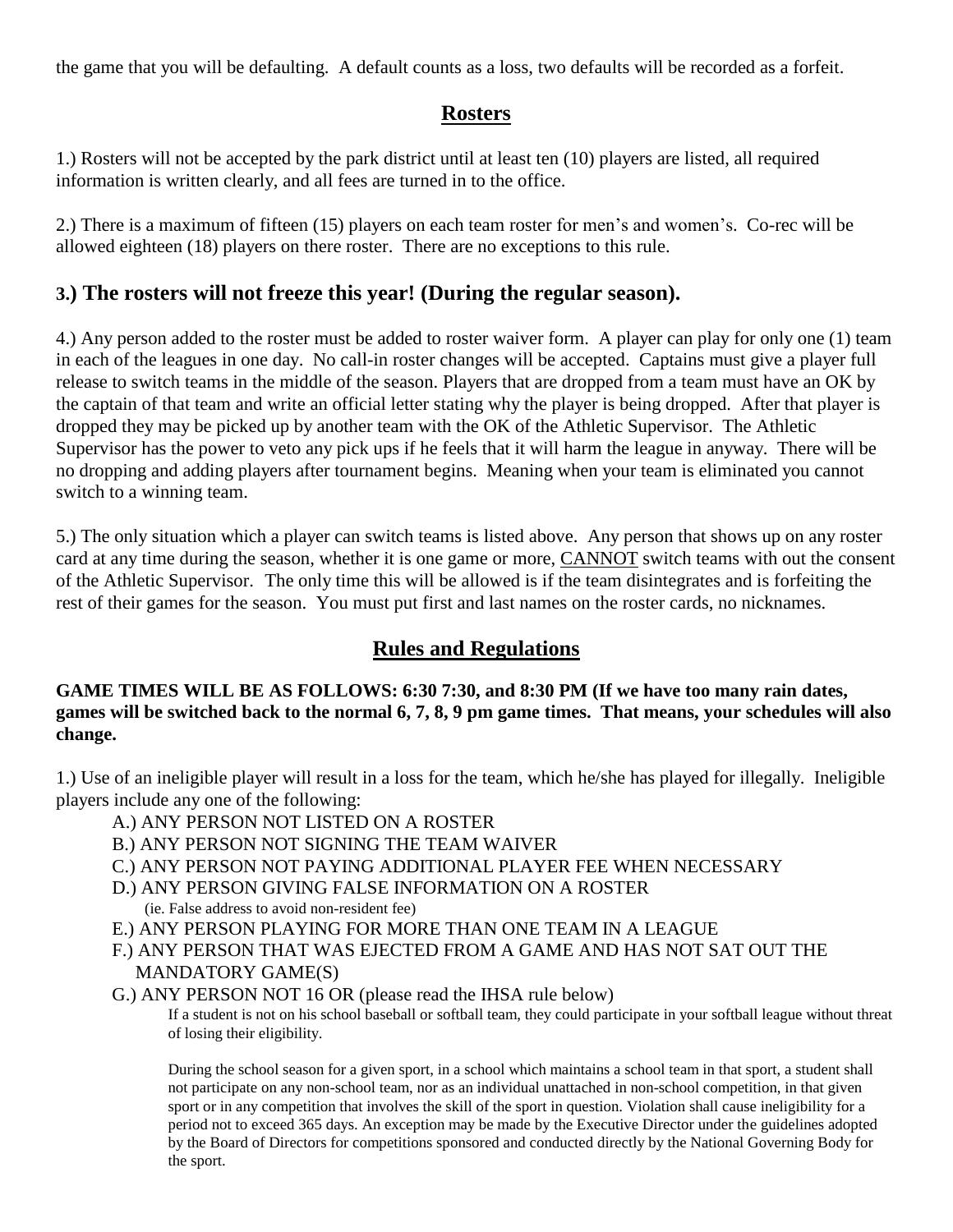2.) Each team must have a minimum of (8) players present at game time to begin otherwise a forfeit will result. Teams must finish with at least the same number of players they began with, therefore an ejection of a player causes a forfeiture of the game if no substitutes are available. (Exception: If an injury results or if a player must leave for an emergency or work, there will not be a forfeit.) A team that begins with 9 players may add a tenth however, an extra hitter may not be added once the line-up card has been turned in.

3.) There is a "one time only" when a pinch-runner is allowed. The pinch-runner will then be the batter that has made the last out. The pinch-runner will only be allowed once and must be for an injury that occurred on that exact play. Otherwise, one will not be allowed. If the player returns to play the field, he/she cannot receive another pinch runner for that injury. The umpire may refuse to allow a pinch runner if the umpire does not deem such a runner necessary. If it occurs during co-rec play, the pinch-runner will be of the same sex as the one injured. If the player cannot continue play, a legal substitution must be made. If a player has written a formal request to be pinch ran for at all times during a game, the Athletic Supervisor must approve that and let all Umpires and teams know of this before the game begins.

4.) Game time is forfeit time, including league tournament play. In the event of a forfeit, the forfeiting team must deliver an additional \$25 forfeit fee to the Park District Office within one week, not to an umpire. If the additional forfeit fee is not paid by this time, the ensuing game will result in a forfeit. If a team has three (3) forfeits in one (1) season, that team will be eliminated from the league. If after a forfeit a team repays the fee and participates for the rest of the season the additional fee will be refunded.

#### 6.) **There will be a 1 hour time limit. Enforceable by the umpire. Meaning: it is at the umpires' discretion to continue play or stop play. (The Flip Flop Rule may be used at the Umpires Request)**

### 7.) **The run rule is fifteen (15) after 4 innings or ten (10) after (5) innings for all divisions.**

8.) Bats may be checked before the season using a compression bat tester. Slow pitch and Fast pitch softball bats may be used as long as they meet compression testing guidlines. Bats with cracks or large stress fractures are illegal and cannot be used. Any player using an altered or illegal bat will be ejected from the game and risk further disciplinary action. If an Umpire decides to take your bat for any reason and you refuse, you will be assessed a one game suspension and the bat will not be used until it is checked by the Athletic Supervisor. The use of a baseball bat during a softball game will result in an automatic out. **Please see player safety bat testing below:**

9.) Steel cleats will not be allowed; the player must change shoes or will not be allowed to play. The second time this happens, the player will be ejected from the game and risk further disciplinary action.

10.) Players must be sixteen (16) years of age or a high school graduate in order to participate in the league. Anyone playing illegally will result in a team loss for every game the illegal player participates.

11.) A runner does not have to slide on a force play at second or third base; however, he/she must not interfere in any way. Interference will result in both the forced runner and the succeeding runner being called out.

12.) There will also be a point of no return line half way between  $3<sup>rd</sup>$  and home plate, if a runner crosses this line, they will be forced to try and score. There will be a chalked line from home plate to the back stop. Players must cross that line instead of stepping on home plate in order to score. (If you step on home plate, you will be called OUT. A play at home plate will be a force out. Where the catcher will treat home plate like a play at 1<sup>st</sup> base. A runner will be declared OUT if he/she has not passed the score line before the catcher possess the ball while touching the plate.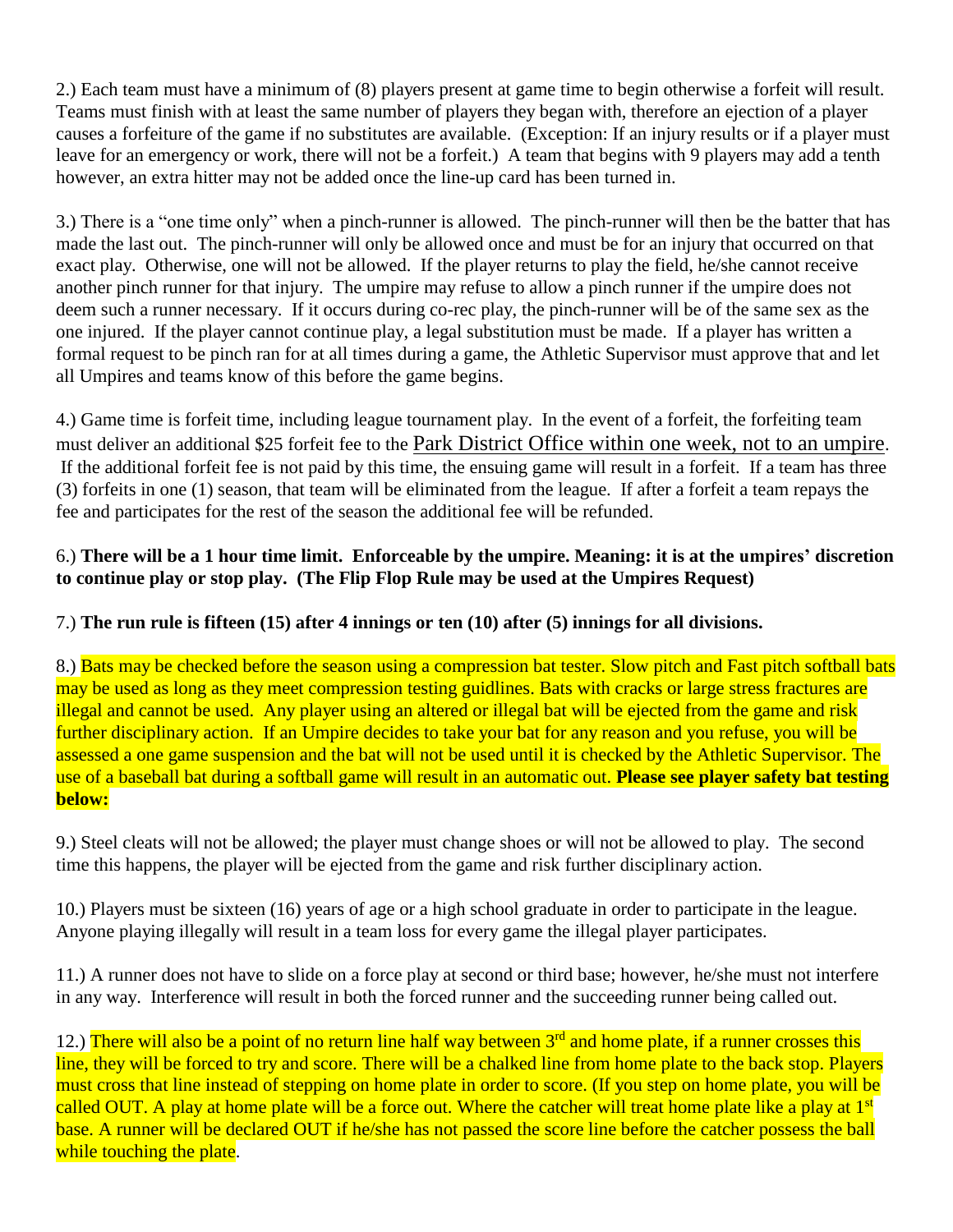13.) The teams are responsible for keeping track of the runs and getting them to the umpire each half inning. The umpires will keep a running total throughout the game. (If there is a dispute and you have not been keeping score, we will have no way to tell who is correct.) The away team will be the official score keeper. Home team needs to insure the score is correct with the visiting team at all times. Disputes will be settled by the visiting teams score book.

14.) PROTEST PROCEDURE: All protests must be declared before the next pitch after the incident. The captain or manager of the protesting team shall immediately notify the plate umpire that the game is being continued under protest. The plate umpire shall in turn notify the opposing manager or captain. The plate umpire should make note of all circumstances on his/her scorecard. The protesting manager must deliver a formal written protest to the park district office, Read Park, within one business day. The written protest must be accompanied by a \$25 fee. The total fee will be returned if the protest is upheld. (USSSA Rules apply regarding when a protest may be made)

15.) There will be an "out of the park" home run limit of 5 per game. After that a home run will be declared an out. For the Co-Rec League, 1 homerun will be allowed per game for the men and unlimited for the women. In the event of a home run the bases do not need to be ran. On base runners need only to touch the base in front of them. 1<sup>st</sup> base is the only base that needs to be touched for a home run hitter. The home run hitter may be declared out if he does not touch  $1<sup>st</sup>$  base.

16.) All league rules apply to season ending tournaments.

17.) Home vs. Away: The Home team will be the listed on the schedule. In all leagues, teams have at least half their games home vs. away +/- 1 game. (During Tournament Play, the Higher Seed will be the home team, unless higher seed is coming out of loser's bracket.)

18.) Ties at the end of the season will be broken down as follows:

- 1. Head to head competition
- 2. Least amount of points allowed, awarding good defense. (games between tied teams only)
- 3. Points scored, awarding offense. (games between tied teams only)
- 4. Coin flip will break the tie

19.) All Leagues will use a mat behind the plate for all games pitching rules are as follows:

- o All Pitches must start 3 feet above the ground
- o The Arch of the pitch must reach at least 6 feet
- o The Arch of the pitch may not exceed 12 feet (This is not Unlimited Arch)
- o Any pitches that meet those guidelines and that hit the MAT or plate will be called a strike
- o Any pitches that do not meet those guidelines, will be called a ball (umpire may declare pitch illegal while in flight batter has the option to swing)
- o Pitcher must be in contact with mound when the pitch is released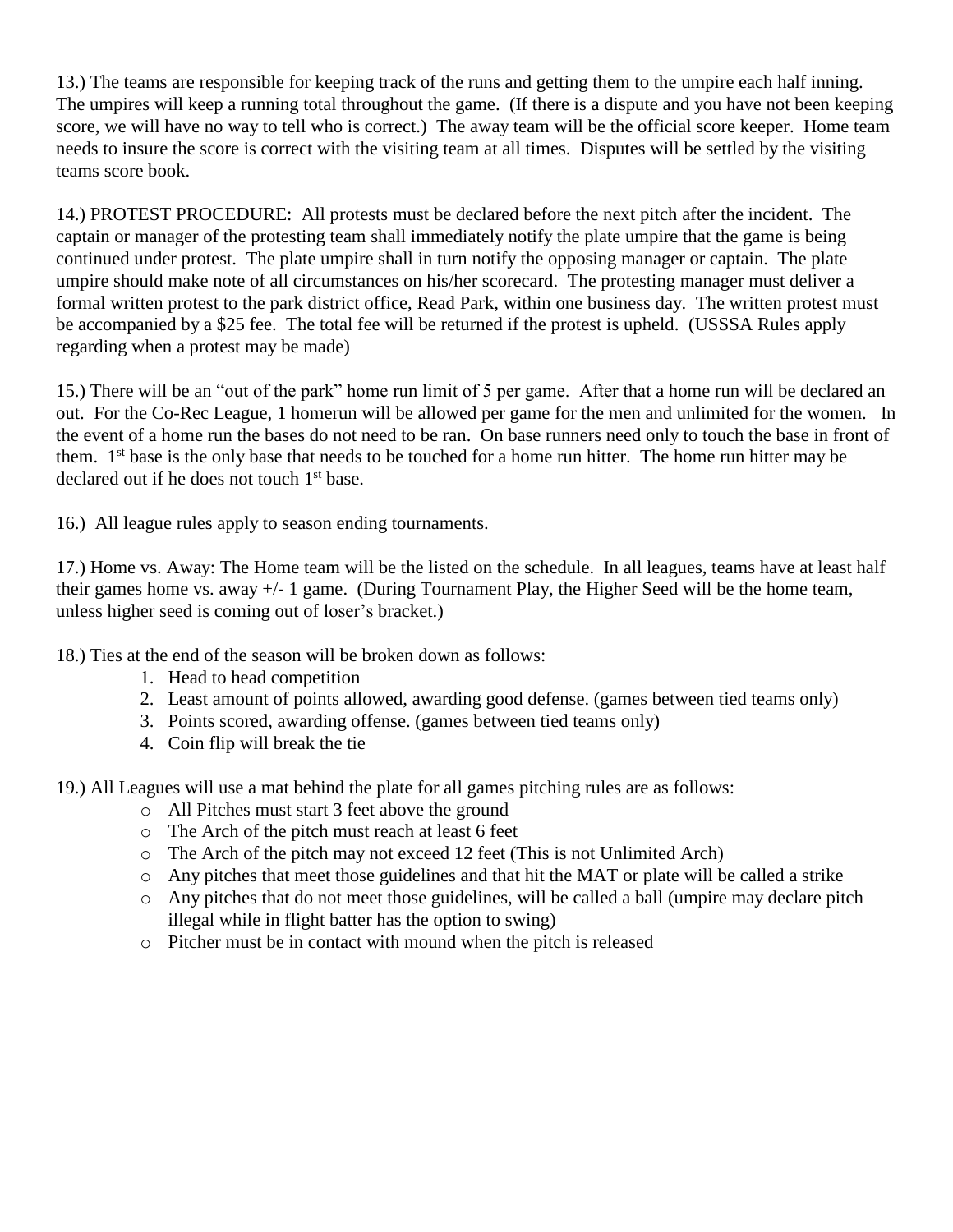# **Player Safety bat testing**

# **Softball Bat Testing**

# **Approved Bats**

The Freeport Park District will adhere to the ASA and USSSA rules for approved bats. Please note: Any softball bat type or bat model that cannot be determined will be deemed illegal.

# **Bat Testing Procedure**

- All bats must be tested prior to being used during league play.
- All bats will be tested on a yearly basis. Bats that pass the test will have a **silver sticker** placed on the bat. Bats that pass the test will be legal for the current season.
- Bats that do not pass the test will not have a sticker placed on the end of the barrel. These bats will not be allowed for league and tournament play.

# **Testing will take place during the summer, and fall seasons.**

### **The following are the guidelines to get your bat tested:**

- **Summer**  Testing will be available Monday, Wednesday and Friday for the first two weeks of the season. After the initial two week period, testing will be done by appointment only. Players must be present a **minimum of one hour** prior to the start of their game in order to get a bat tested.
- **Fall**  Testing will be available for the first two league nights of the season. After the initial two week period, testing will be done by appointment only. Players must be present a **minimum of one hour** prior to the start of their game in order to get a bat tested.

# **Bat Protest**

- Teams may protest a bat at any time. The fee is \$50. If the bat fails the test, the bats sticker will be removed and not be allowed for play. Teams will lose their \$50 if the bat passes the tests.
- Players refusing to have a sticker put on their bat will be suspended for a minimum of 2 games.
- Any player that uses a bat without a sticker will be immediately ejected. The player will be declared out and the play is dead. The bat in question will be taken to be tested. If the bat doesn't pass the test, the player will be suspended a minimum of 2 additional games.
- Any player and/or owner of a bat caught using a shaved, painted or altered bat will be suspended for a minimum of 5 years. **THIS RULE WILL STRICTLY BE ENFORCED!**
- The Park District reserves the right to re-test any bat at any time.
- The Freeport Park District reserves the right to ban any bat at any time.